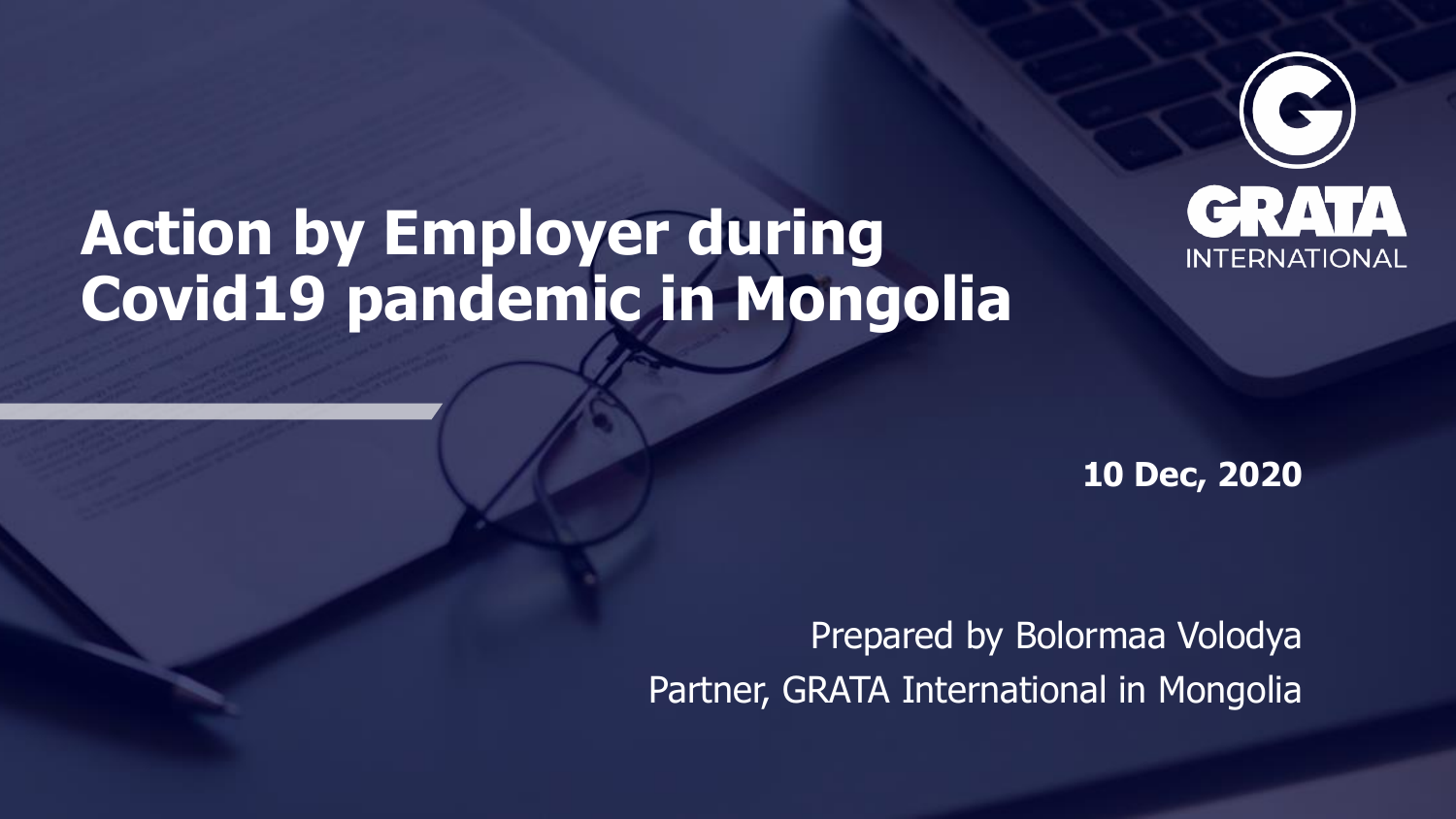# **CONTENT**

- 1. Employment agreement and its legal requirements
- 2. Employer's obligations
- 3. Measure to be undertaken by the Employer during COVID19
- 4. Labor dispute statistics
- 5. Q&A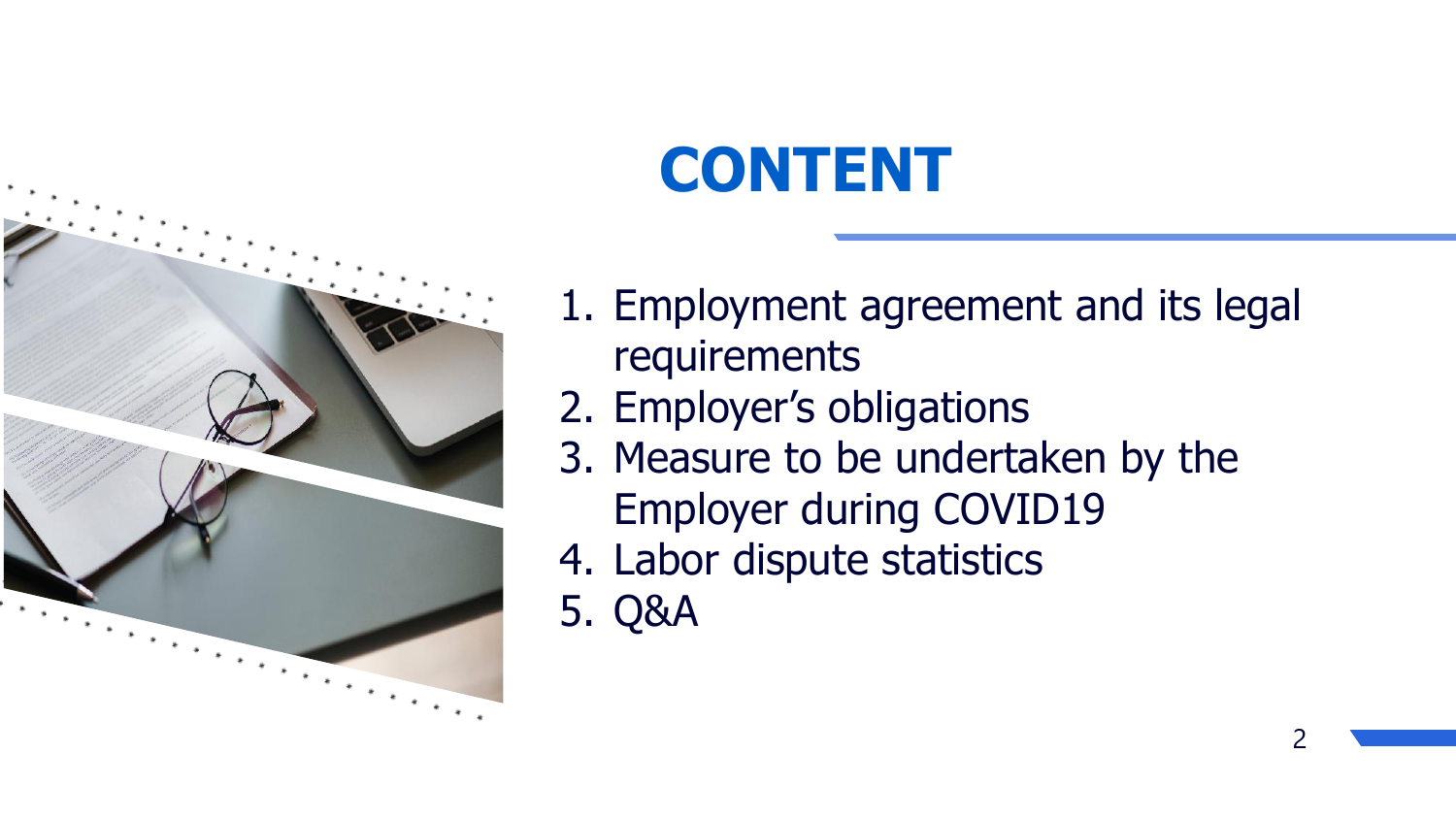

# **Employment**

**The employment relationship is regulated by the Labor code of Mongolia approved on 14 May 1999.** 

**"Employment agreement" is a mutual agreement between an Employee and an Employer under which an Employee undertakes to perform certain work in conforming with the internal labor regulations and regulations established by the Employer in accordance with the law, and** 

**the Employer undertakes to pay to the Employee remuneration according to the Employee's work results and to ensure the working conditions provided in law, collective contracts and agreements.**

| . |  |   |  | . |  |   |   |  |  |  |  |
|---|--|---|--|---|--|---|---|--|--|--|--|
| . |  |   |  |   |  |   | . |  |  |  |  |
|   |  | . |  |   |  |   | . |  |  |  |  |
|   |  | . |  |   |  |   | . |  |  |  |  |
|   |  | . |  |   |  | 事 | . |  |  |  |  |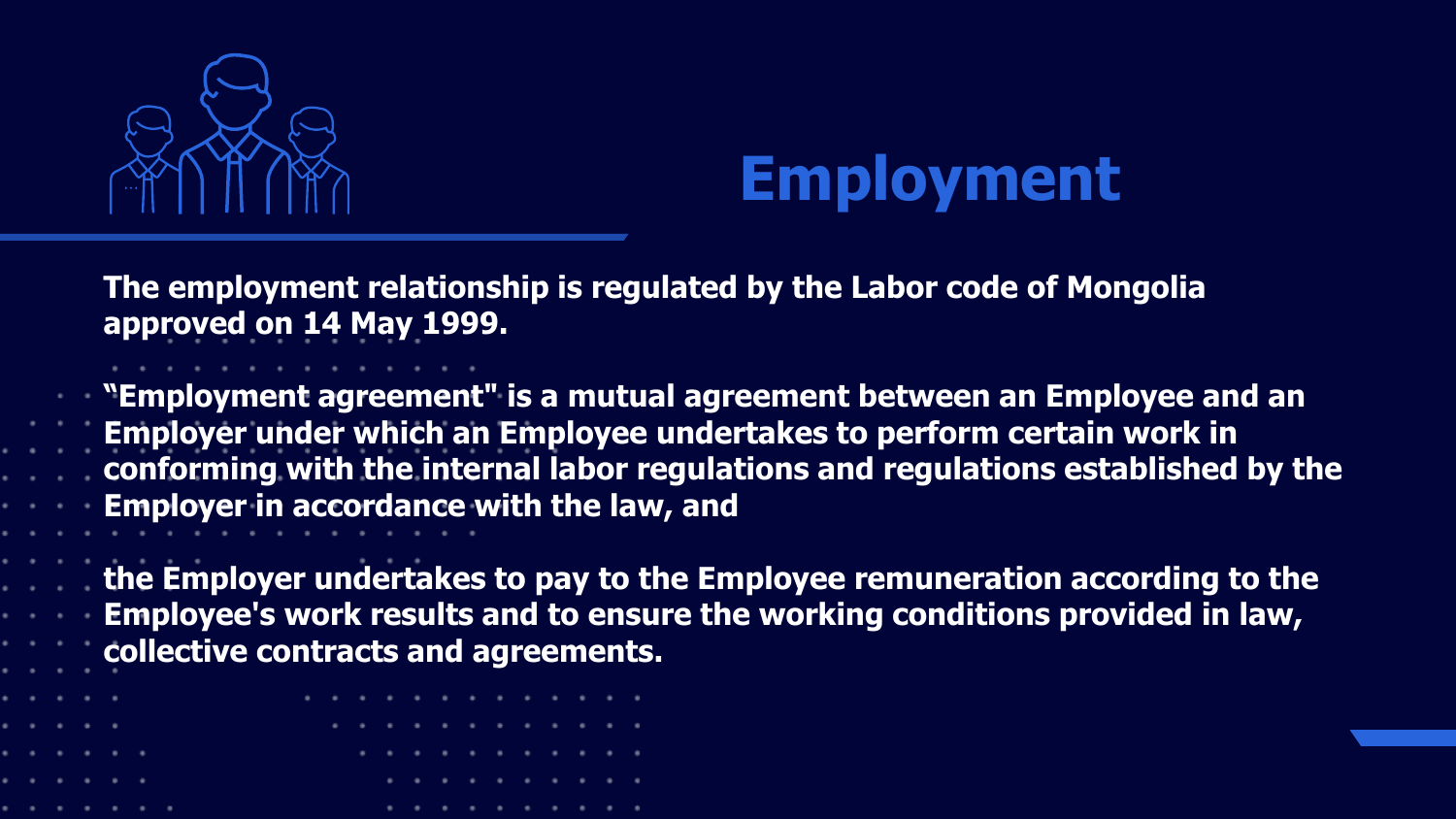## **Employment agreement and its legal requirements**

The Employment agreement must included the following terms:

• Name of position;

- Duties specified under Job description;
- Amount of base salary and;
- Work condition (normal or abnormal).

**if one of the above basic terms has not been specified the Employment agreement, the Emp. Agreement shall be deemed as invalid.**

The Employer shall not make amendment on any clause of employment agreement solely.

The Employment agreement shall be effective when both parties signed on it.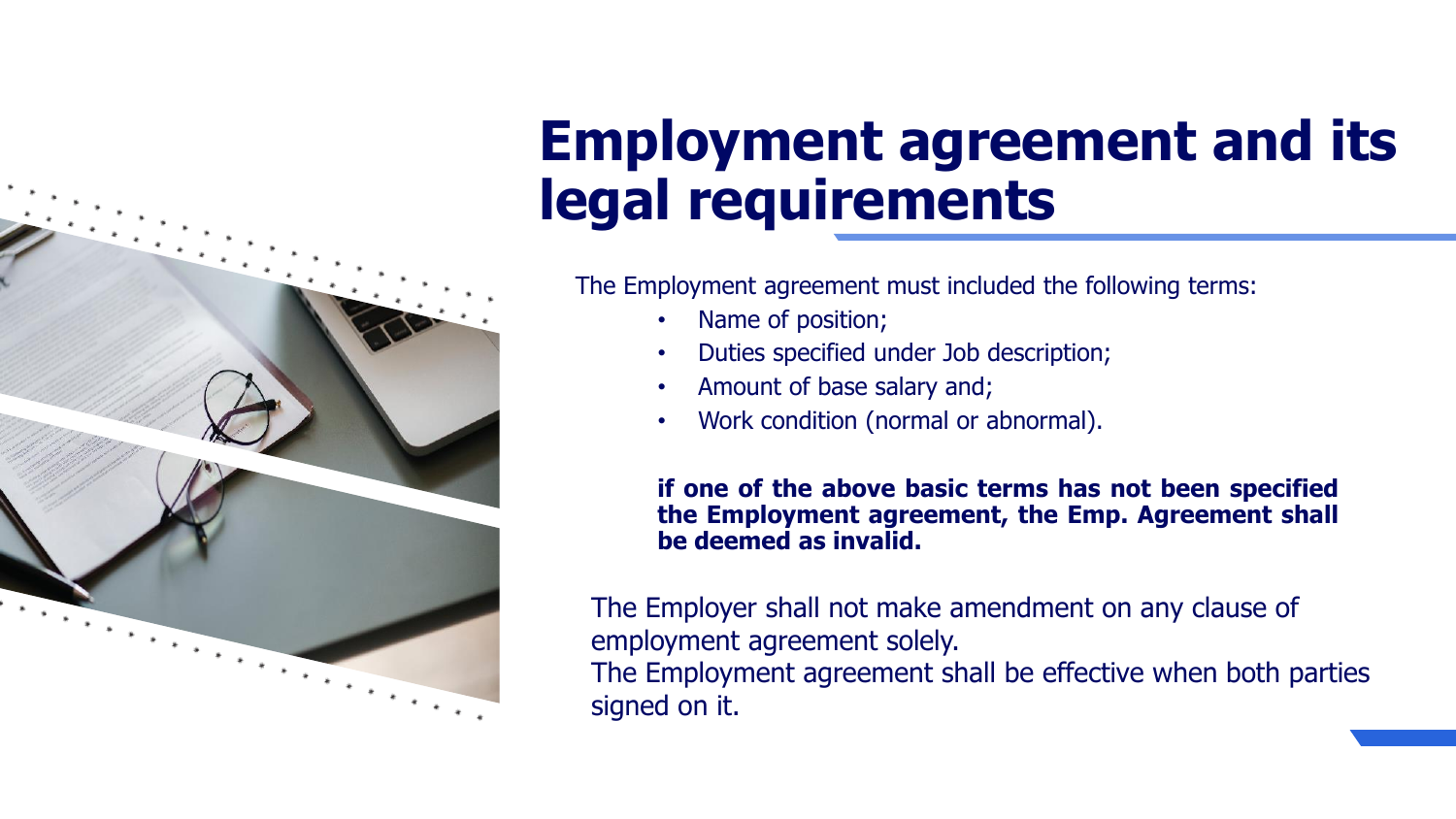# **Employer's obligations**

- Employer is obliged to draft and adopt internal labor procedure;
- 2. Employment agreement shall be executed in writing and employee is entitled to have a copy of employment agreement;
- Employment agreement shall be executed for permanent position;
- Without written employment agreement, the Employer shall not demand Employee to perform any work or duties;
- It is prohibited to demand the Employee to perform any duties which are not specified in the employment agreement;
- There is a list of working condition and jobs which is prohibited to be performed by the minors;
- Employer is obliged to provide by work, safe environment and hygiene conditions.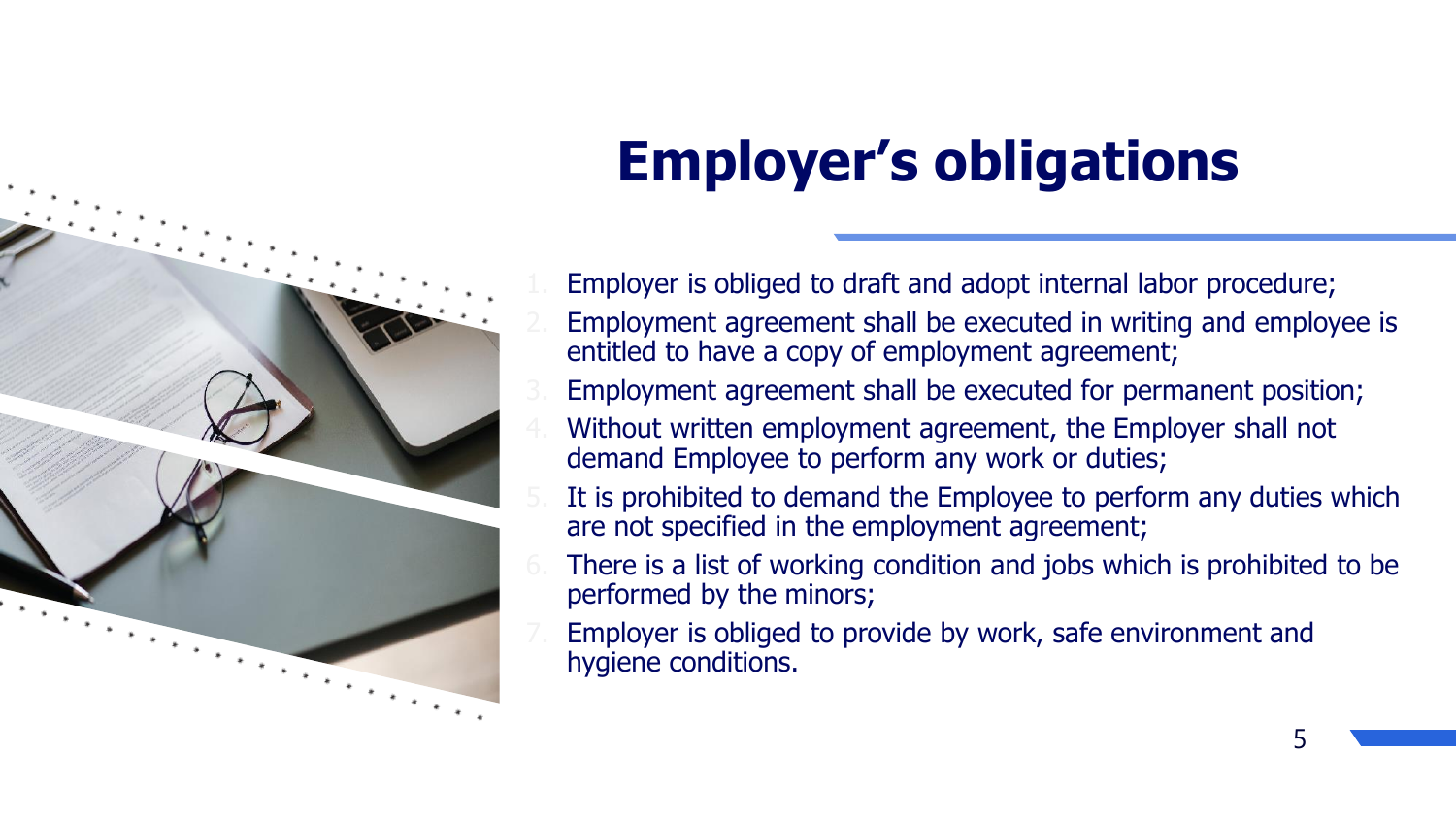## **Employer's obligations during COVID19**

In accordance with Article 13 of Law on Prevention, fighting and reducing adverse social and economic impacts during COVID19 pandemic dated 26 April 2020, the legal entity and company has the following obligations:

1. To adhere resolution, procedure, demand, warning and recommendation on quarantine, traffic and hour restriction regime of competent authority instruction;

2. To have frequent ventilation, disinfection and decontamination;

3. To create condition to prevent citizen and employee from infection in accordance with instruction and recommendation of the competent organizations;

#### **4. To keep workplace of employee who is in quarantine, traffic restriction and isolation regime;**

5. Not to organize public event and meeting in form of breaching procedure on quarantine, traffic and hour restriction and communicate from distance;

6. To create an environment to operate by using IT means or online form.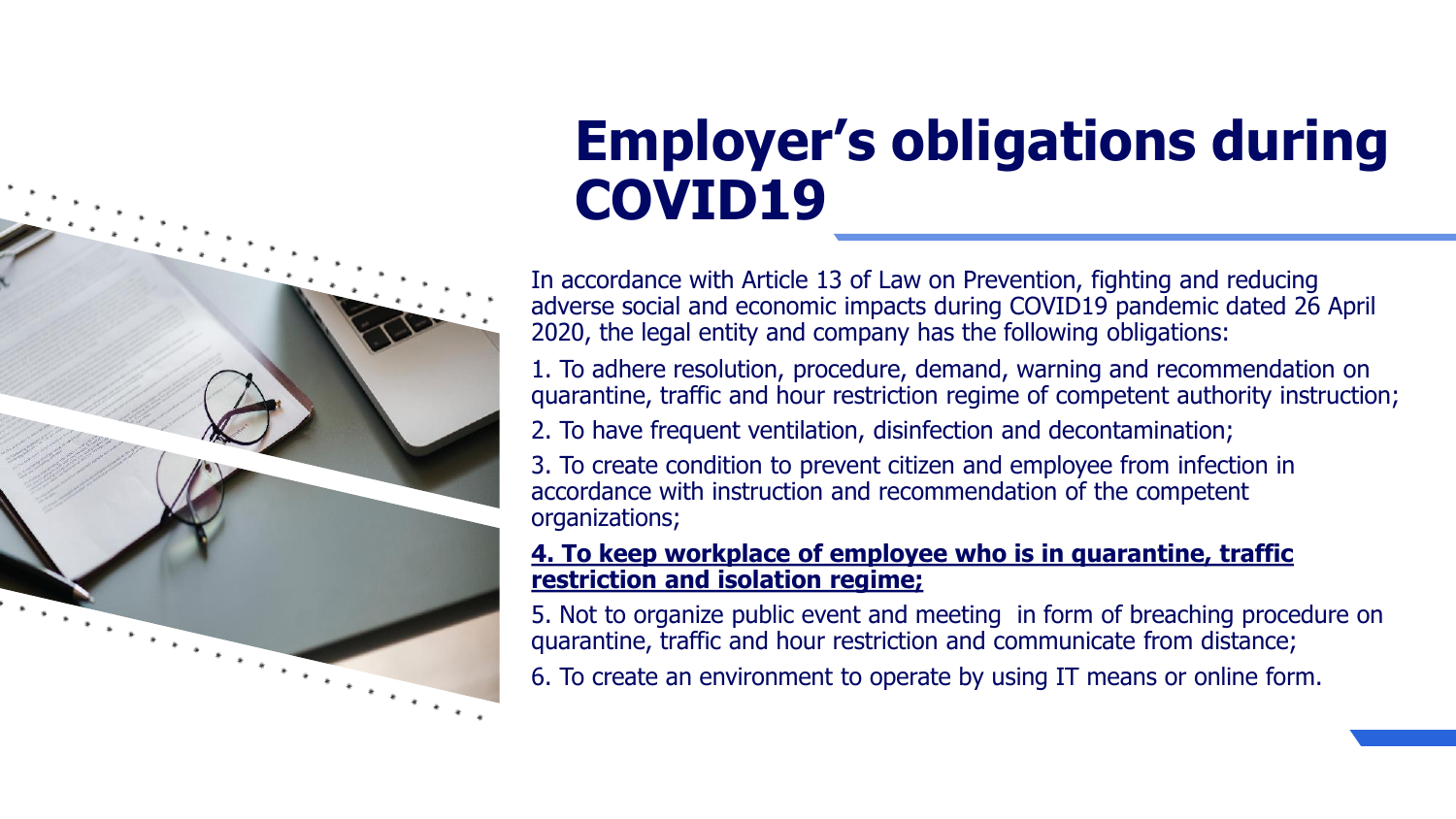#### **Measures to be undertaken by Employer during the COVID -19**

- 1. To grant the annual holiday;
- 2. To pay the adequate payment;
- 3. To terminate the employment agreement;
- 4. To reduce or postpone the salary;
- 5. To agree with employee to have unpaid leave.

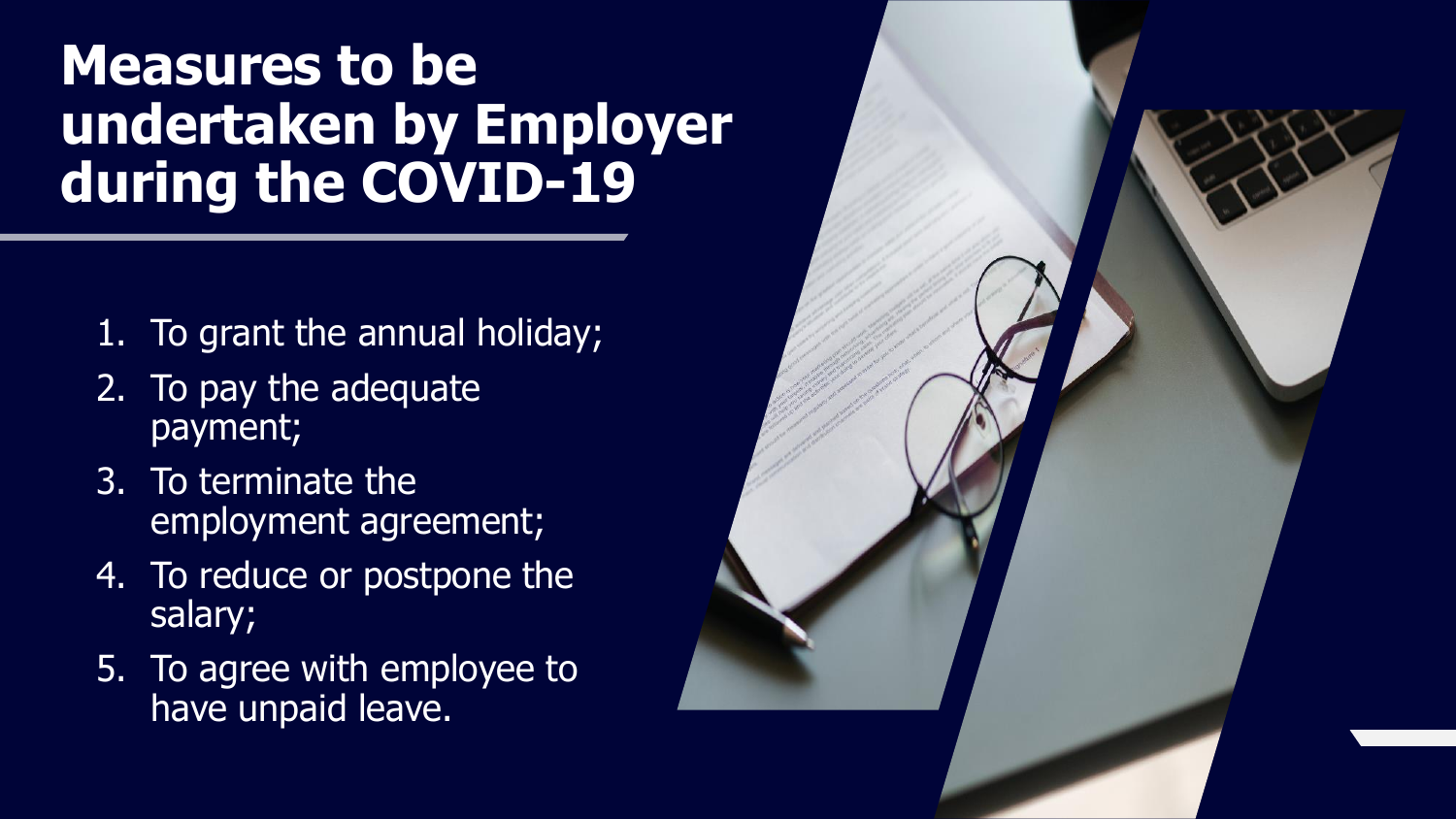## **1.To grant the annual holiday**

**In accordance with the Labor Code of Mongolia, every Employee has a right to basically get annual holiday of 15 working days in person and the period of the regular holiday shall be different depending on seniority. An annual holiday payment shall be established by the average salary of that working year. The Employer needs to prioritize this measure during short - term economic hardship or crisis.**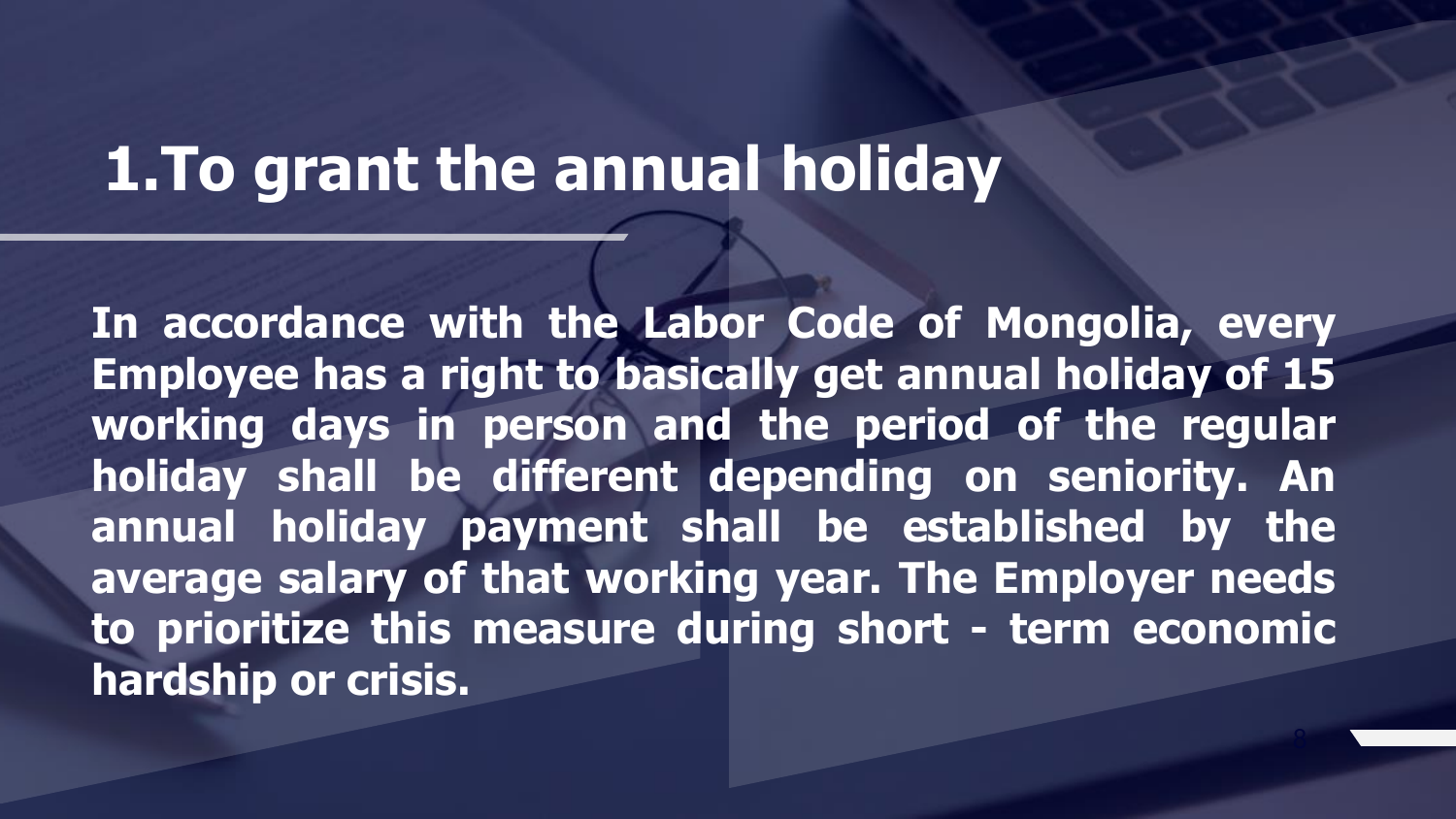## **2. To pay the adequate payment**

▪ **In case the Employee is unable to perform the obligation specified in his/her job description, the Employer shall transfer company or business decomposition into idle time mode. In this circumstance, the amount of idle time payment shall be at least equivalent 60 percent or more of Employee's basic salary.** 

▪ **In case the employee is unable to go to his workplace due to a natural or public disaster, or another good reason, the Employer shall be obliged to compensate 50% of his or her basic salary for nonworked period.**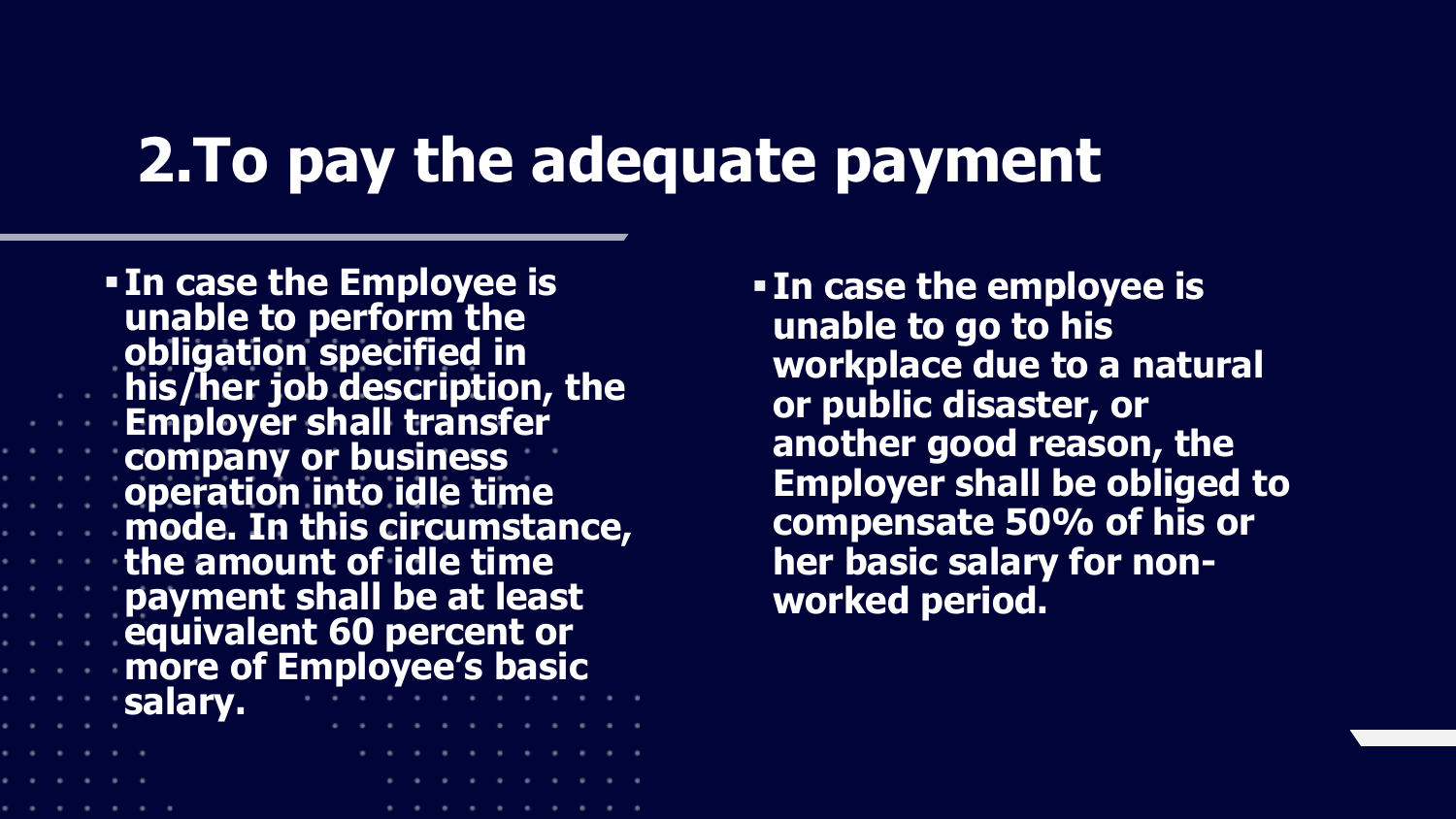# **3.To terminate the employment agreement**

The Employment agreement may be terminated by the initiative of Employer. If company, its branch or unit(or department) has liquidated on basis of:

1. decision of the owner or the designated body, or a body authorized by the founding documents;

2. court ruling about liquidating on the grounds of considering the person bankrupted, or repeated or serious breaching of the law, or other grounds stipulated in the law;

3. own decision on discontinuing its activities due to its term expiration or accomplishing its goals;

4. decision of the competent founder of the legal person;

5. any other grounds provided by law.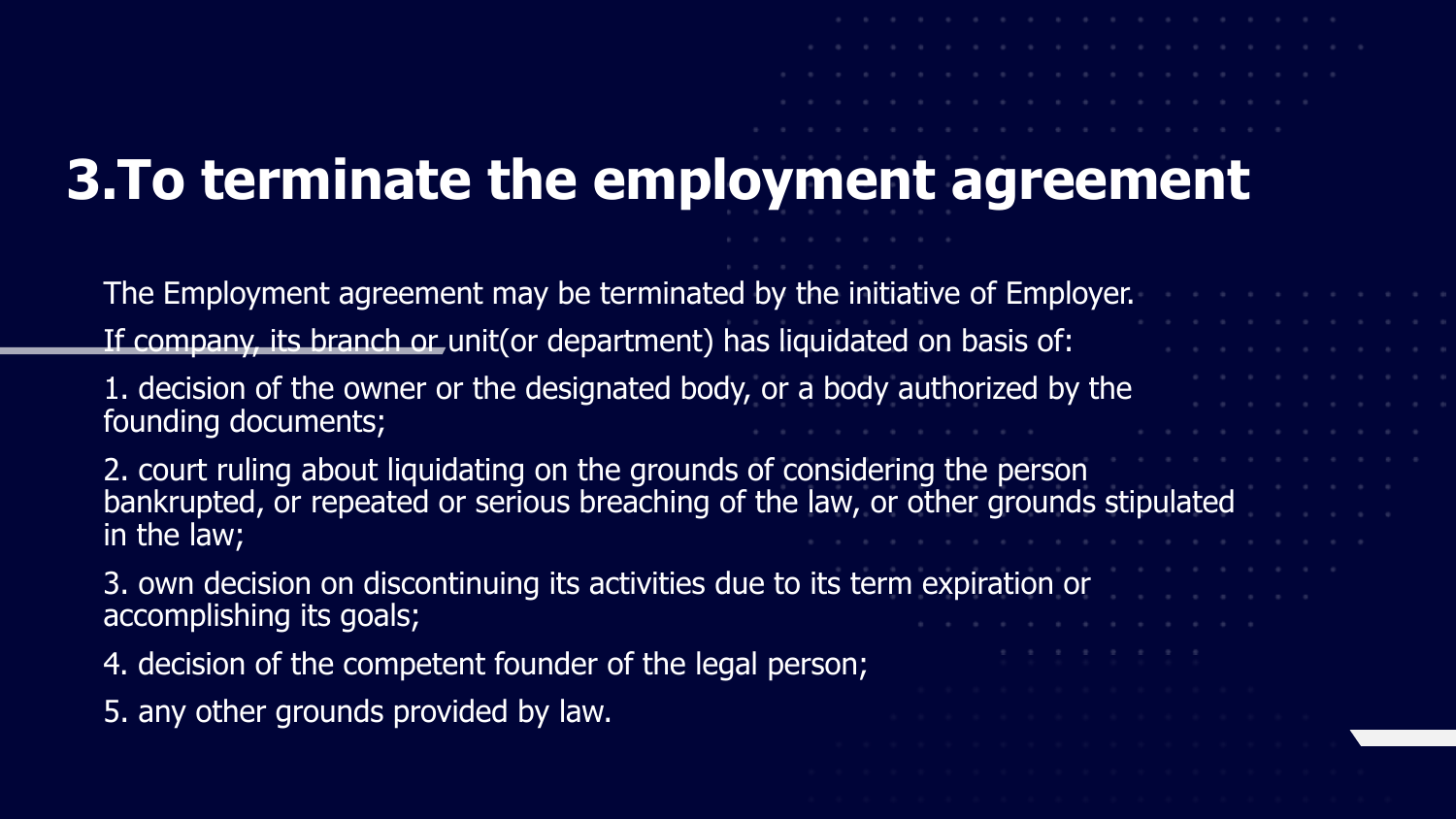#### **3.To terminate the employment agreement (Cont.,)**

- ❖ Abolished position means abolished some positions and workplace from the organizational structure of the legal entity and organization. In this case, employment agreement of employee of the abolished position shall be terminated.
- ❖ To reduce the employee numbers means abolished a certain number of positions from a number of positions in the same organizational structure of a legal entity or organization.

**The position has been abolished, however 3 months later it has been reinstated, and has been determined that the abolishment of the position has been unreasonable, the given employee shall be reinstated to his job or position.**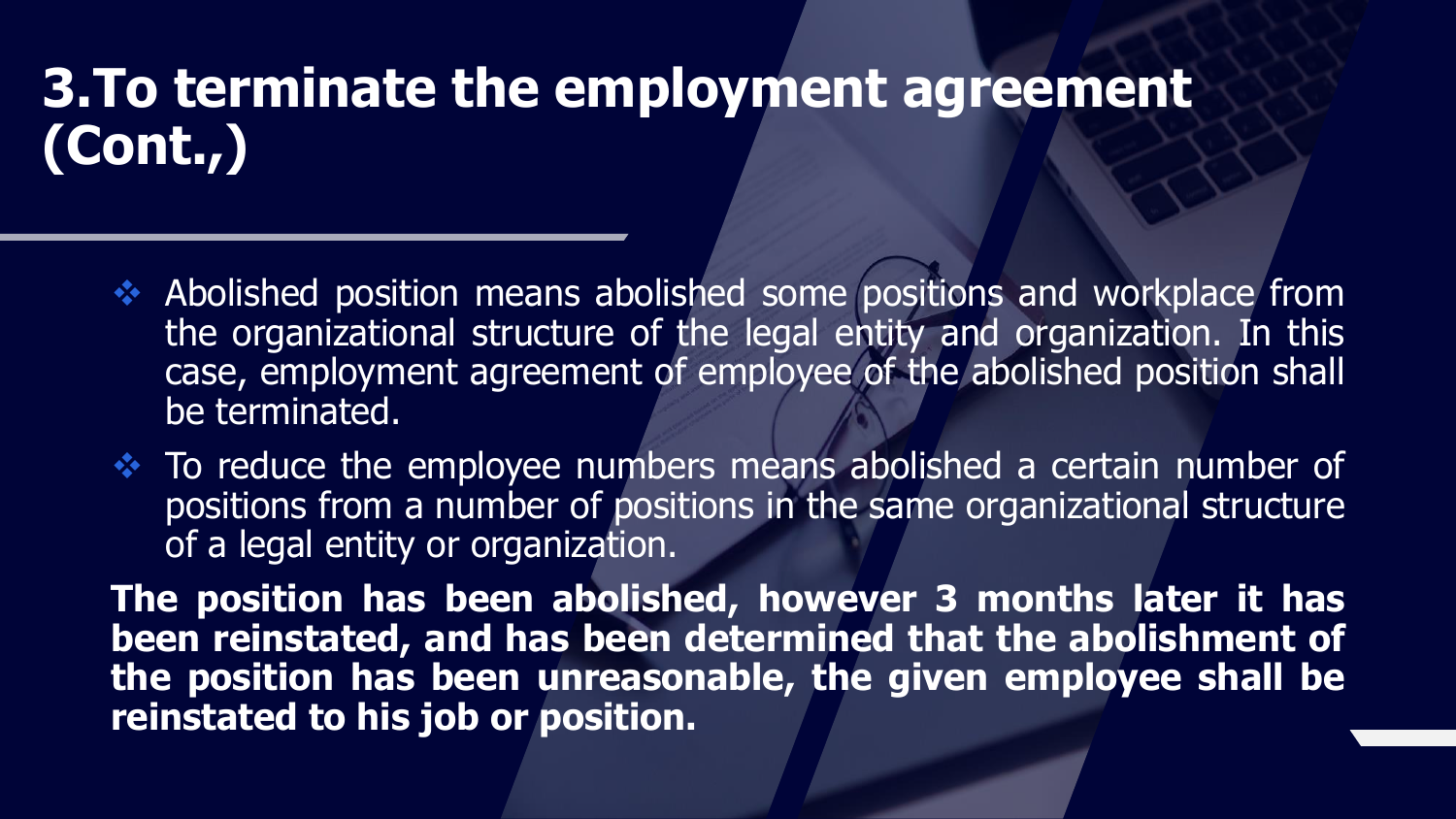## **Termination procedure**

The Employer shall undertake to terminate the Employment agreement according to followings procedures:

- ❖ To deliver a written notice about terminating the Employment agreement to employee at least 30 days (if 2 or more employees' employment will be terminated 45 days notice)
- To allow to work employees during notice period;
- ❖ To pay redundancy allowance equal to an average wage of one month or more (in case of the mass discharge of employees, the Employer shall negotiate redundancy compensation with representatives of the employees).
- ❖ To issue the resolution on employment termination (Director's Resolution) by Executive Director or an authorized officer;
- To complete and provide the employee with the social insurance and health insurance records together with the termination resolution on the last day of employment;

. . . . . . .

❖ To give reference letter to Employee per request.

Any step of termination procedure is not skippable. If skip one of step, it shall be considered as a procedural breach during labor dispute.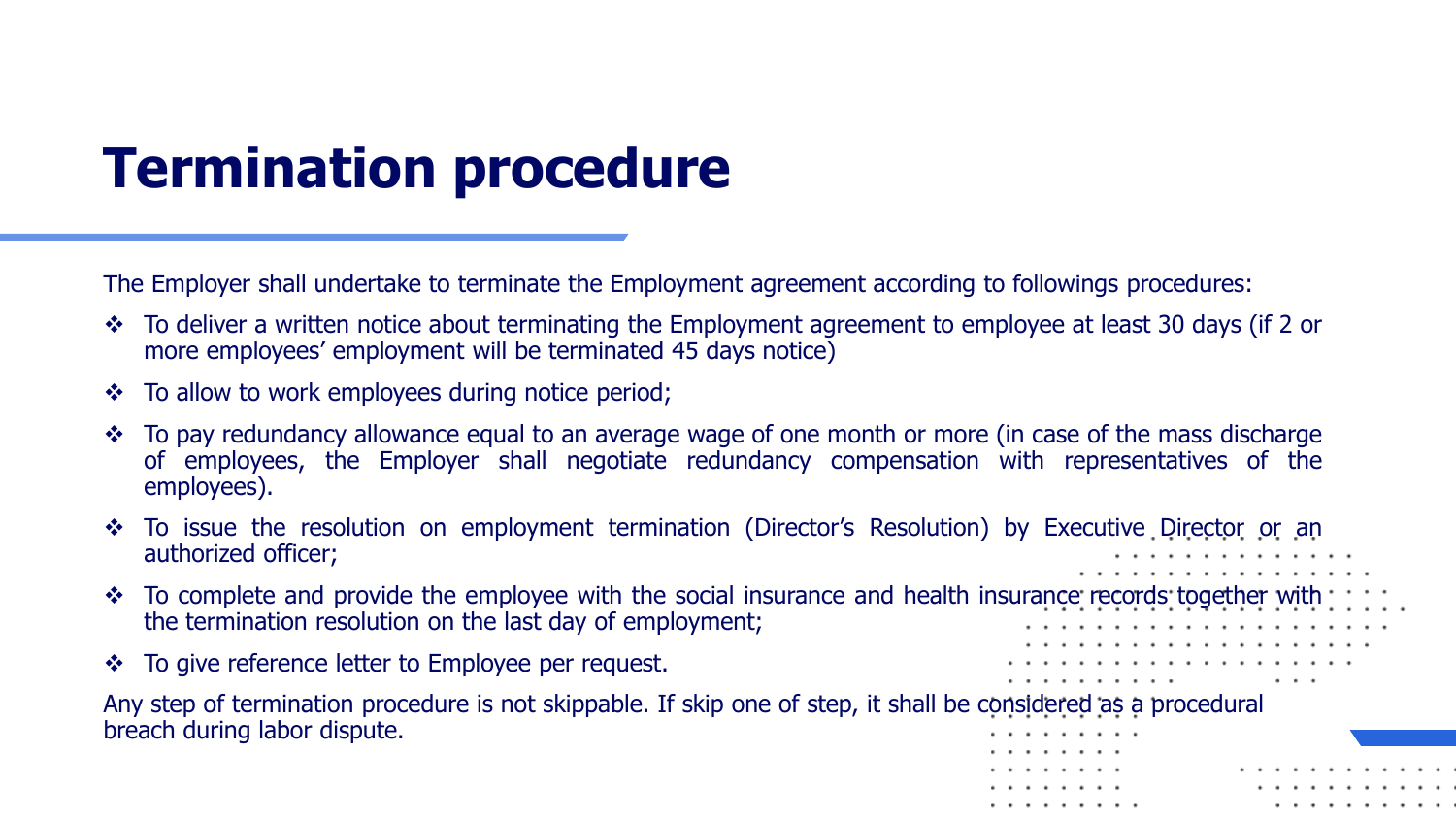#### **Retaining the job or position of the employee**

It is forbidden to terminate the employment agreement of an employee, whose position or job has not changed by the initiative of the Employer except for cases of liquidation of a business entity or organization.

- If an employee is performing the appointed duties of a state organization, for not more than 3 months;
- if an employee is on a regular (annual) holiday;
- if an employee is going through medical examinations, or executing duties of a donor, or is on leave with permission from the administration or with a doctor's certificate;
- if an employee is on pregnancy, maternity or baby care leave;

if an employee is participating in discussions and negotiations in the course of entrance into collective contracts and agreements or a legally organized strike;

• until an army call-up committee issues a decision that an employee who received an order to join the army has been activated to the active army;

age and single father with a child under mother who has a child under three years of three years of age.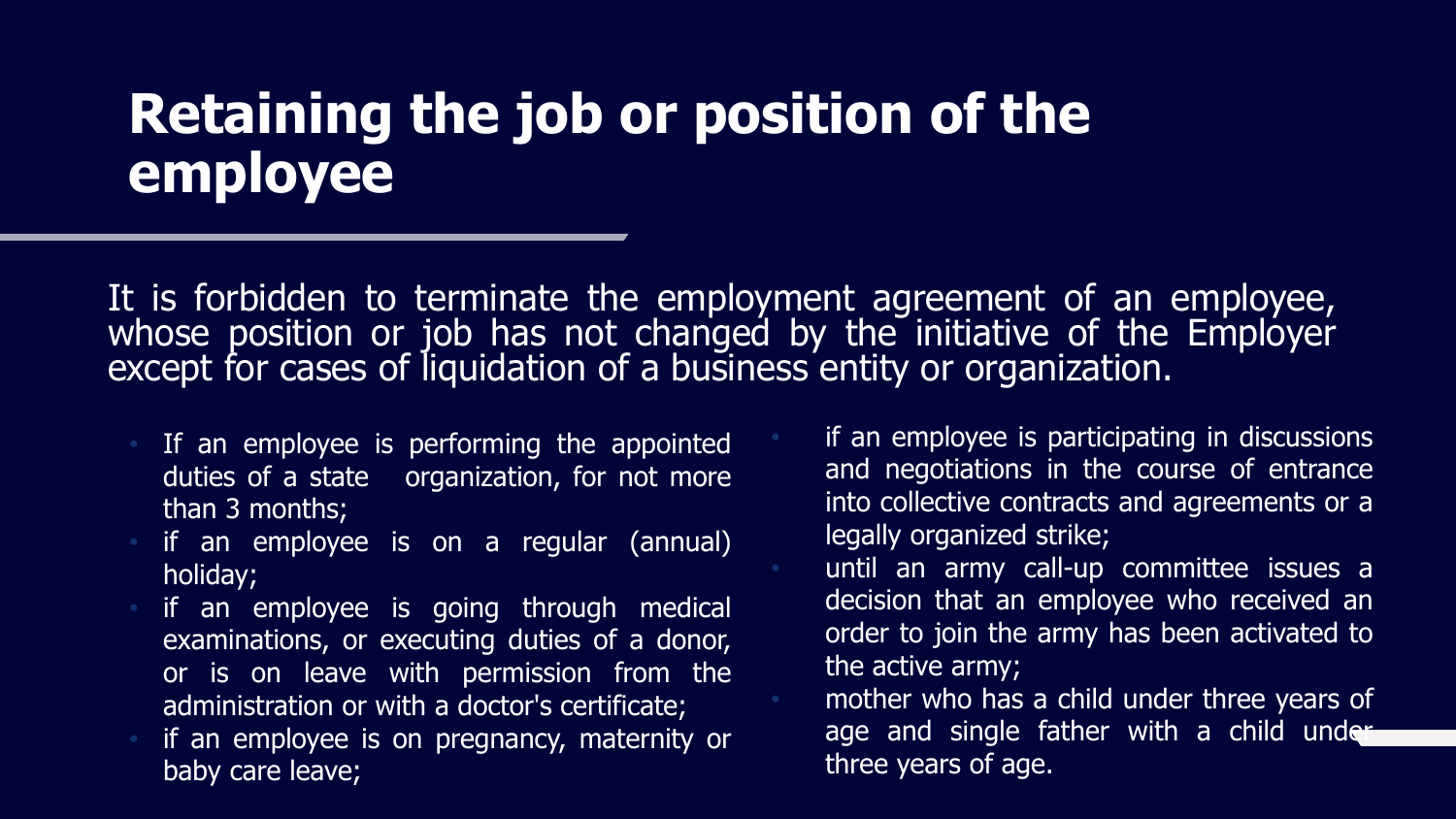### **Other measures to be undertaken by Employer during COVID19**

4. To reduce or postpone the salary; or

5.To agree with employee to give unpaid leave.

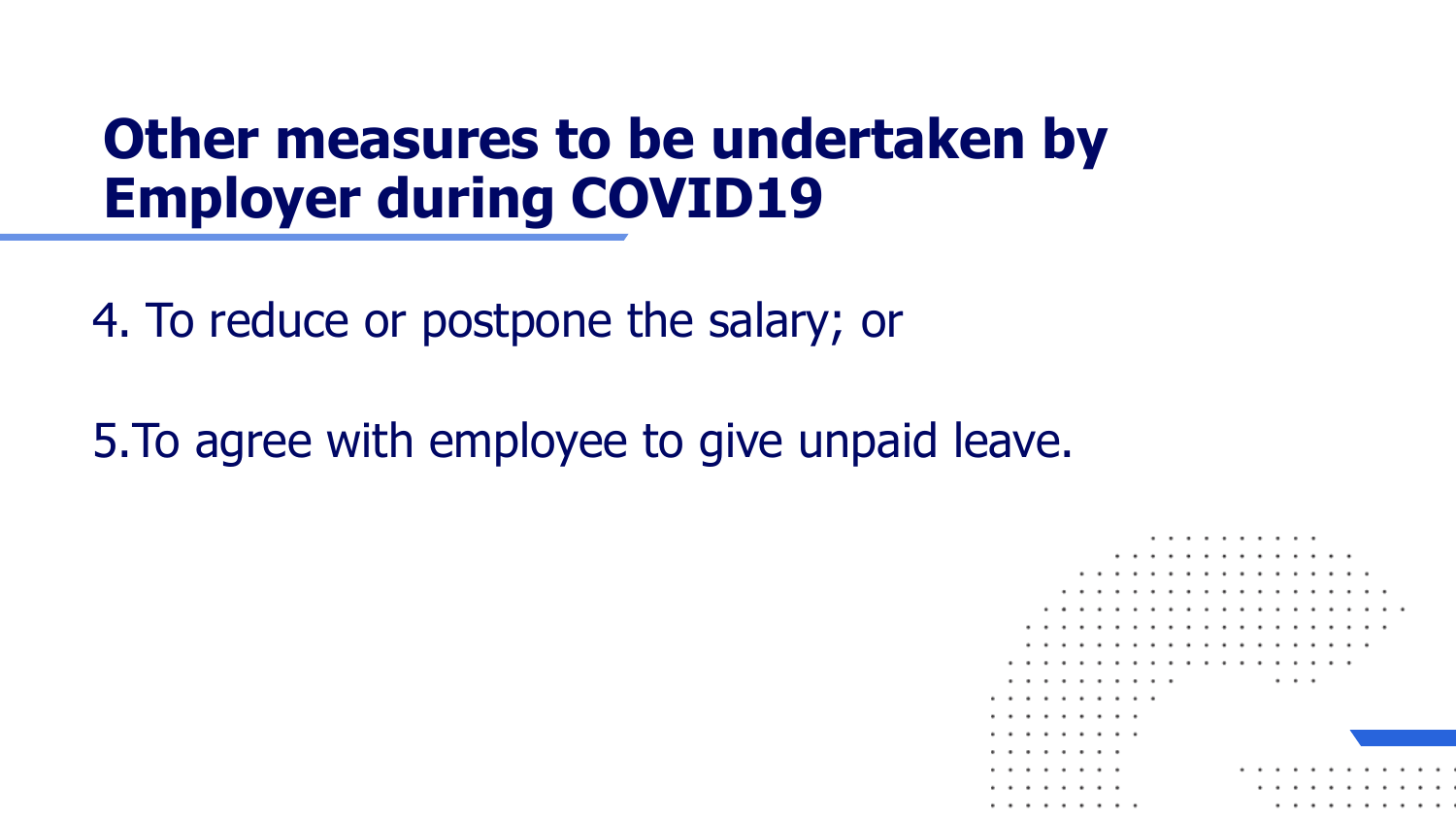### **Labor dispute statistics**

**Types of civil dispute**

. . . . . .

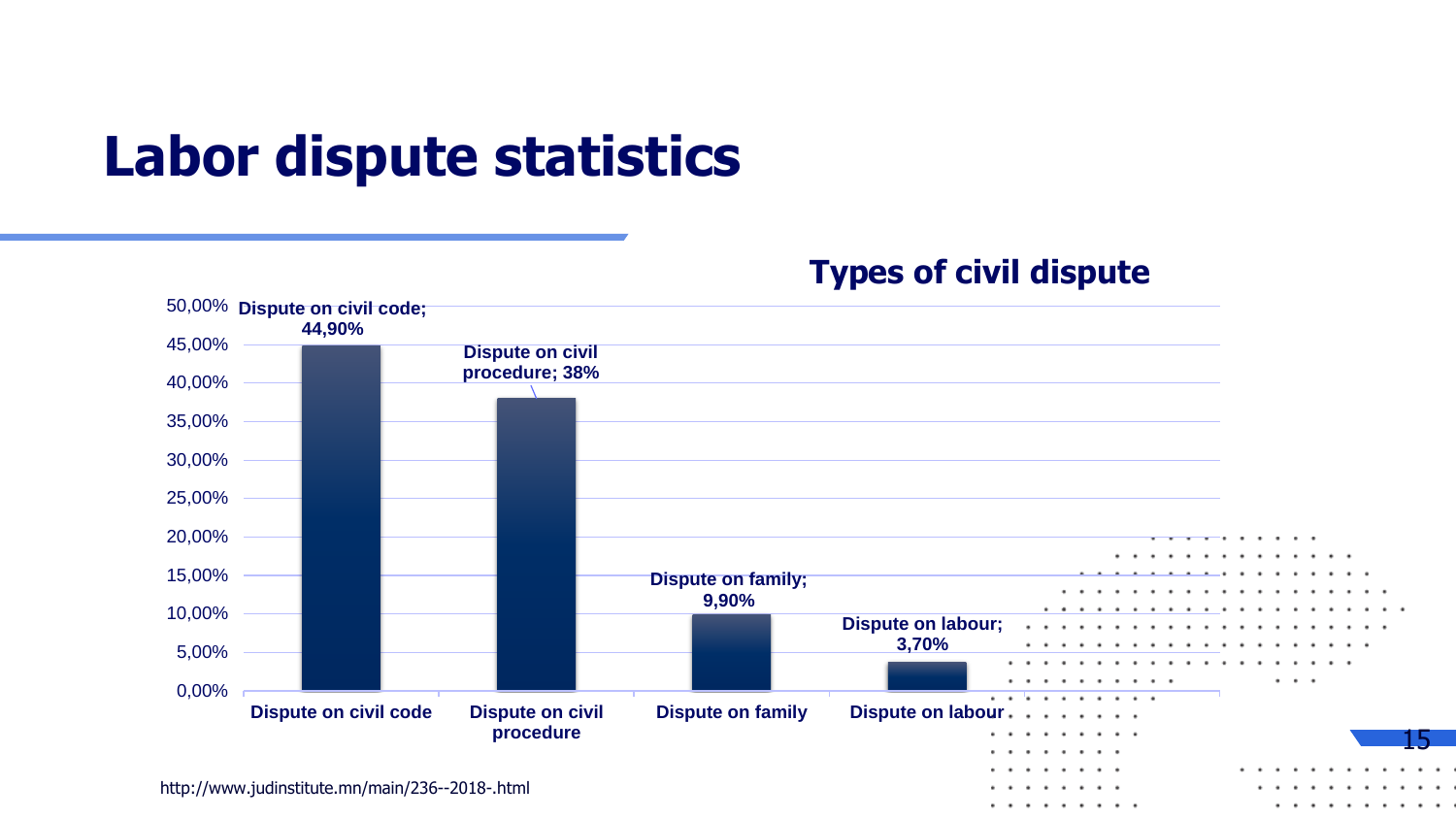## **Labor dispute statistics**

As for dispute settled by labor code,

- ❖ Unreasonable dismissal by Employer (48.8%);
- ❖ Incorrectly transferred from work (6.3%);
- ❖ Dispute on compensation (38.7%).

In 3rd quarter of 2019, labor dispute is reduced by 18.8 percent compared to same quarter of previous year.

http://www.judinstitute.mn/main/244--2019-3-.html